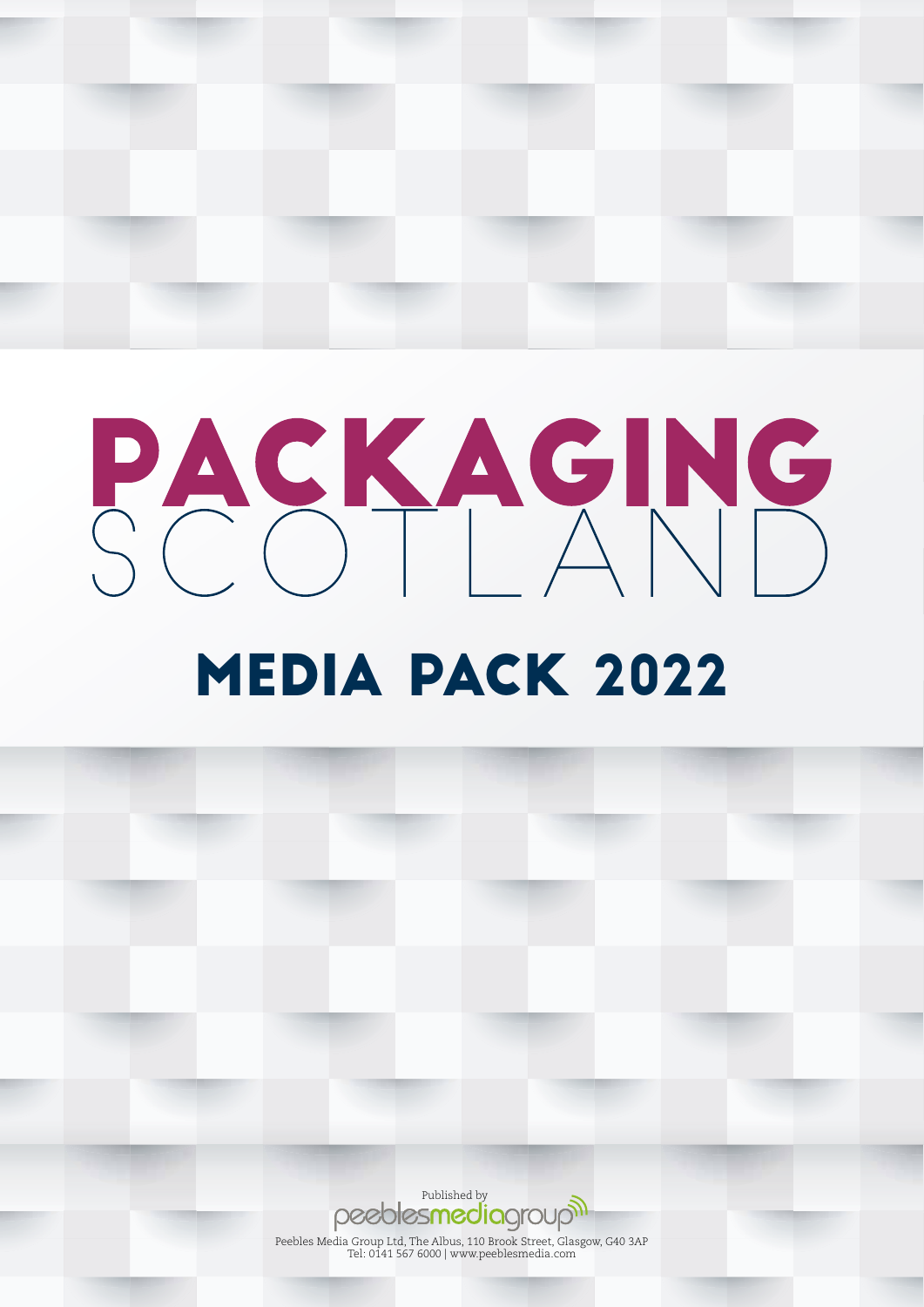# THE MAGAZIN

Packaging Scotland has developed an enviable<br>reputation as the "go to" magazine for key dec<br>makers in the lucrative Scottish packaging see reputation as the "go to" magazine for key decision makers in the lucrative Scottish packaging sector.

As the only packaging magazine published in Scotland, the title is uniquely placed to reflect industry thinking and offer insight and analysis on the sector north of the border.

Well respected within the industry, Packaging Scotland is committed to showcasing the latest innovations as well as covering both local and international news and presenting a variety of topical features and interviews. In each issue, readers have the chance to learn about new product launches, technology and industry events. Our website is also being constantly updated, meaning industry stakeholders can find out the latest news at the click of a mouse.

Produced by the country's leading independent publisher, the title offers advertisers the perfect platform to reach the people who matter. As well as advertising space in the magazine and on the website, we also offer services including tailored packages of advertising and/or advertorials in the form of company profile pieces, case studies or Q&As. From a new product line to a significant anniversary, many companies find this an ideal way of getting their message across. Packaging Scotland can handle everything from writing the content to commissioning professional photography. Bespoke media partnerships are also available if you have an event, show, expo or exhibition to promote to the Scottish market.





For more information please contact Claire Provan on 0141 567 6027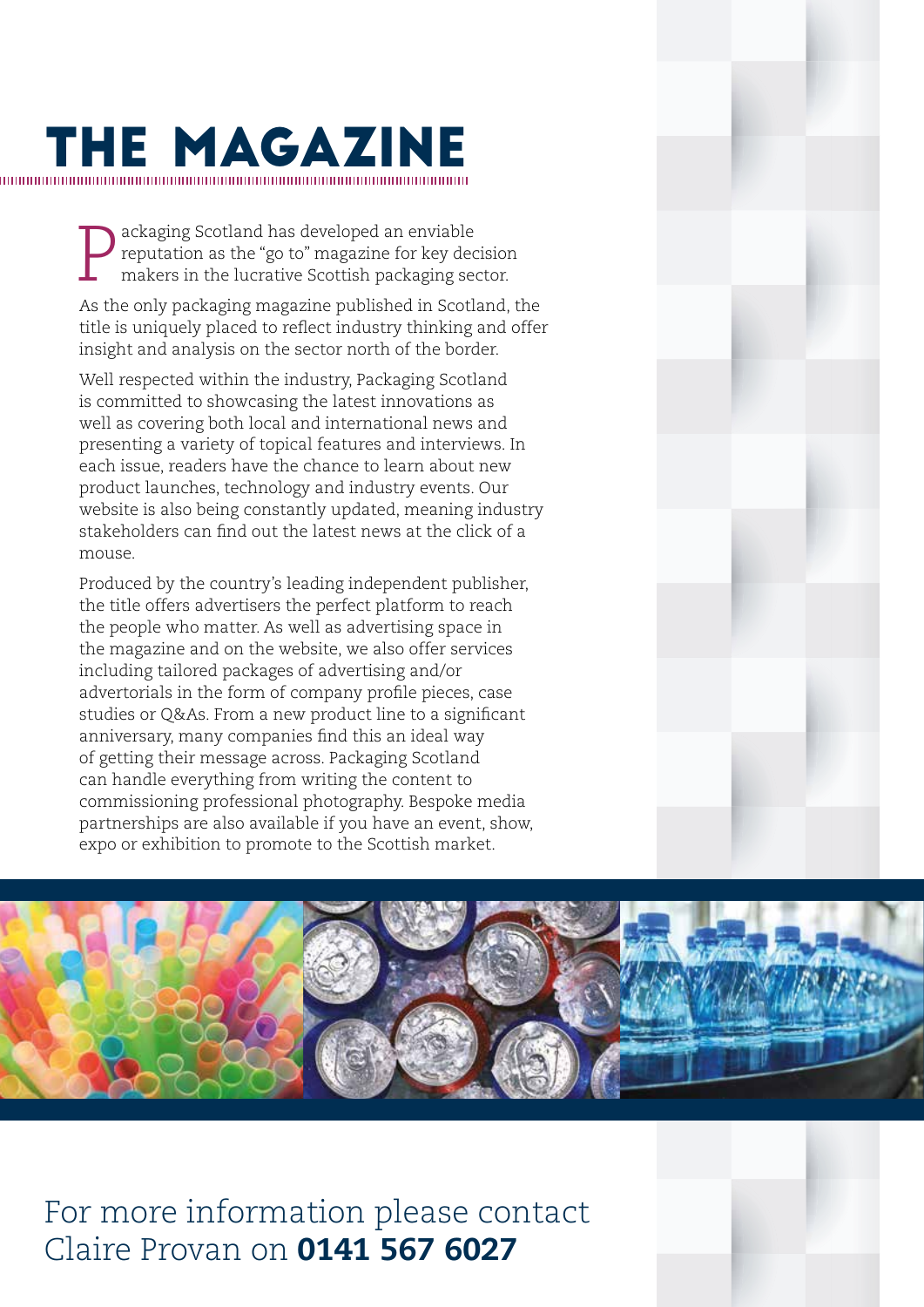# **PACKAGING** FEATURES LIST 2022

### JAN/MAR

Drinks Update Shrink & Stretch Sustainability E-Commerce Coding & Labelling Food Packaging Outsourcing Solutions

### MACHINERY:

Food

**Packaging Scotland has been an instrumental part of our marketing strategy at YPS for many years now, delivering great results for us across many channels... Claire is always helpful, professional and full of ideas - we look forward to working with her and the Packaging Scotland team for many more years.**

> **- Olivia Routledge, Yorkshire Packaging Systems**

## APR/JUN

Pharmaceutical & Medical Spirits & Whisky Pallets & Palletisers Sustainability Coding, Marking & Labelling Food Packaging

MACHINERY. Vision Inspection & Systems

### JUL/SEP

Drinks Update Sustainable Plastics & Film Labelling & Coding Food Packaging Paper & Board E-commerce Packaging Sustainability Smart Packaging

# OCT/DEC

Drinks Packaging Drinks Sustainability Spirits & Whisky Food Packaging Pallets & Palletisers Sustainability Labelling & Coding Review of PPMA Show and Awards MACHINERY: Robotics EXHIBITION PREVIEWS: PPMA Show

Features may change at the Editor's discretion



Weighing & Inspection

**MACHINERY:**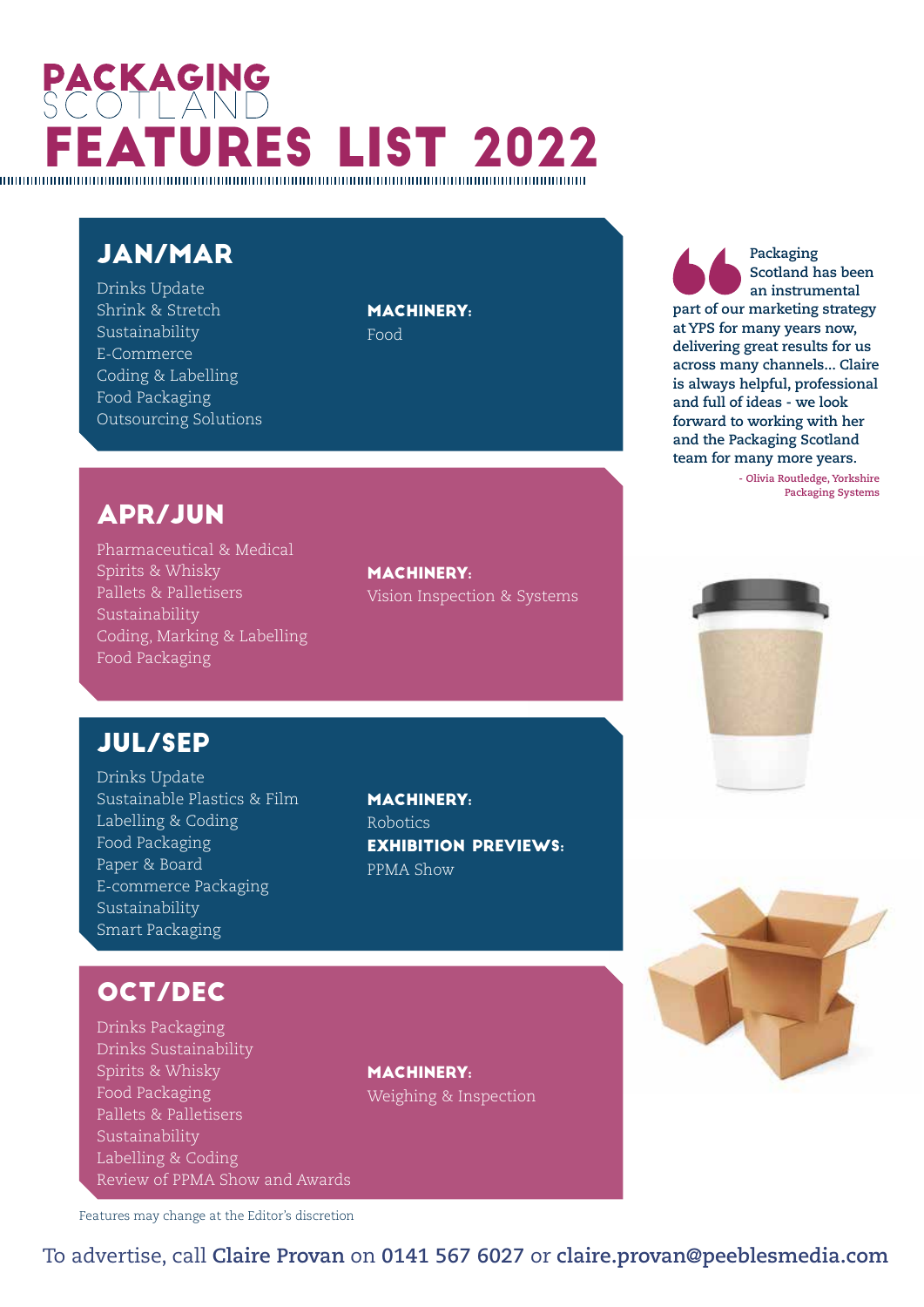

P ackaging Scotland's continually updated circulation<br>database ensures that the magazine reaches the<br>decision-makers in the packaging industry across the<br>whole of Scotland from the Bordors to the Sbotland Isles database ensures that the magazine reaches the decision-makers in the packaging industry across the whole of Scotland, from the Borders to the Shetland Isles.

Closely-monitored and researched, Scotland's only packaging magazine offers an extremely cost-effective way of reaching the people with buying power in Scotland's packaging industry.

Scotland 57.6% England 36.4% Northern Ireland & Wales 4% Other 2%

Food & Drink 40.1% Manufacturing & Machinery 35.3% Chemical & Pharmaceutical 20.2% Other 2.5%



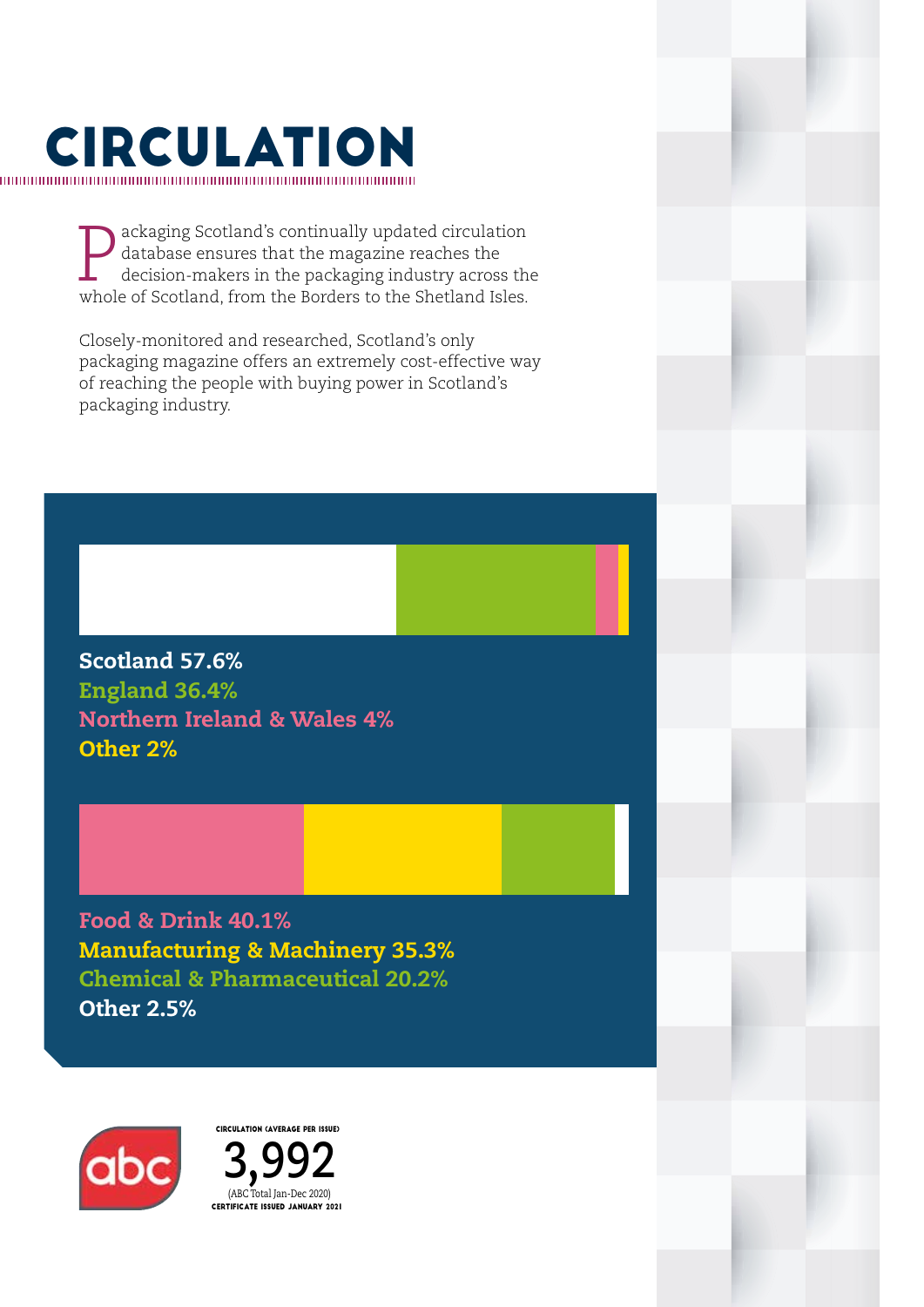



**Type area:** *211mm deep x 188mm wide* **Trim:** *231mm deep x 210mm wide* **Bleed:** *237mm deep x 216mm wide*





*133mm deep x 92mm wide*



**Type area:** *270mm deep x 400mm wide* **Trim:** *297mm deep x 420mm wide* **Bleed:** *303mm deep x 426mm wide*



**Upright** *270mm deep x 92mm wide* **Landscape:** *133mm deep x 188mm wide*

#### **INSERTS**

**£155 per 1000, min £500** *Weight not to exceed 30g Size not to exceed A4* **Type area:**  *270mm deep x 188mm wide* **Bleed:**  *303mm deep x 216mm wide* **Trim:**  *297mm deep x 210mm wide*

## MECHANICAL DETAILS

We operate a PDF workflow.

- Artwork should be supplied as a 300dpi, CMYK PDF.
- PDF files should be created to Pass4Press v11.
- CMYK colour space PDFs should contain no spot colours.
- All non-printing spot colours must be converted to CMYK prior to exporting PDF.
- All fonts should be embedded or outlined.
- Live matter should be no closer than 6mm to the trim edges.

We advise supplying a good quality colour proof for colour matching purposes.

No responsibility can be taken by the publisher for inconsistencies in colour where no colour guide has been supplied.

Files should be submitted to: alice.smith@peeblesmediagroup.com

#### ADDITIONAL CHARGES

Special positions - 15% Bleed - 10% Agency Discount - 10% COPY DATES Two weeks prior to publication CANCELLATION Eight weeks prior to publications

**Peebles Media Group, The Albus, 110 Brook Street, Glasgow, G40 3AP Tel: 0141 567 6000 Email: packagingscotland.sales@peeblesmedia.com www.packagingscotland.com | www.peeblesmedia.com**

#### For more information please contact Claire Provan on 0141 567 6027

#### **INDUSTRY UNWRAPPED** 1/7th page £105

1/4th page £200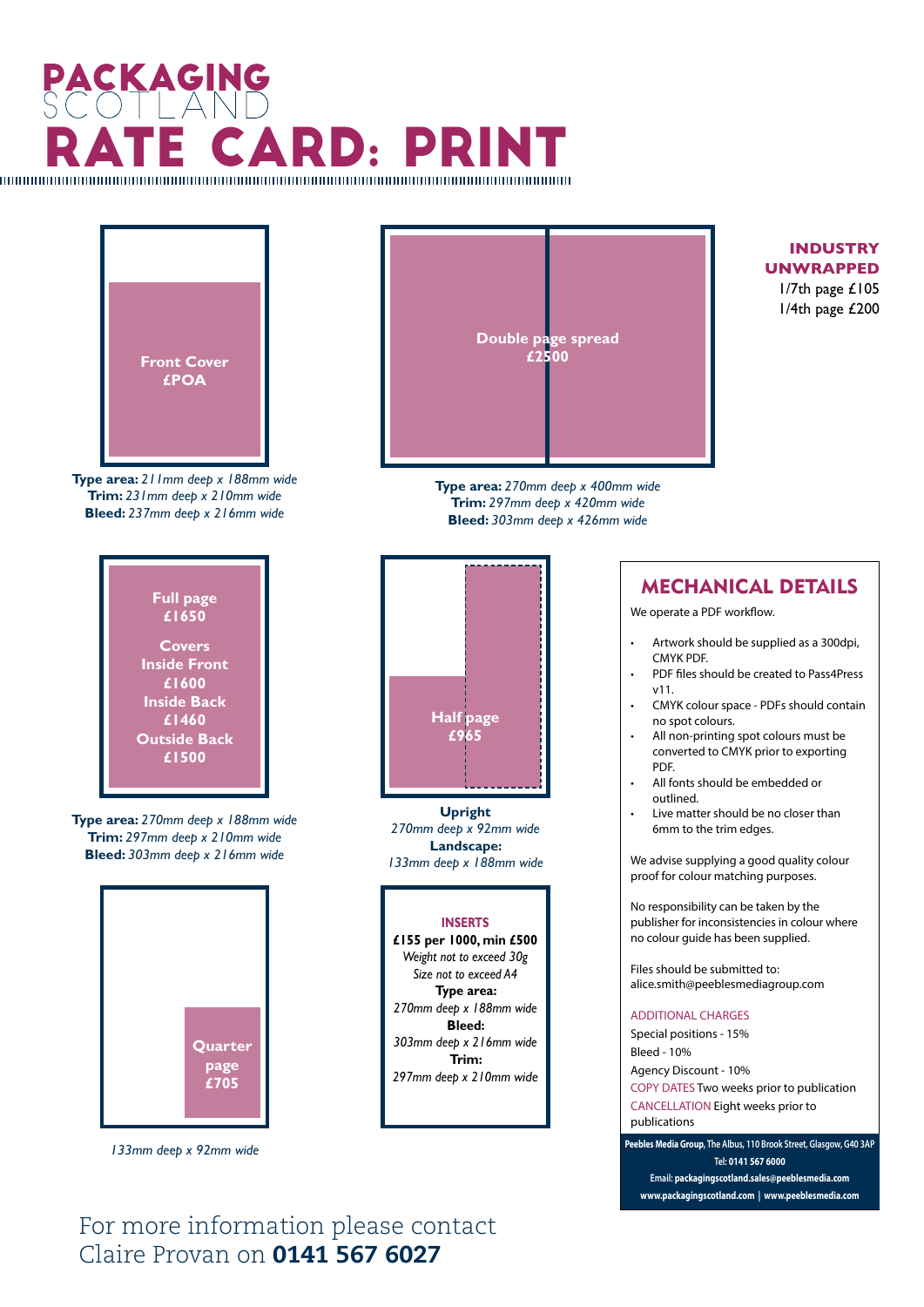



**You may have the header of your choice. Please let Production know when you are sending your artwork over.**

#### For more information please contact Claire Provan on 0141 567 6027

Files should be submitted to: caroline.maciver@peeblesmediagroup.com

#### ADDITIONAL CHARGES

Special positions - 15% Bleed - 10% Agency Discount - 10% COPY DATES Two weeks prior to publication CANCELLATION Eight weeks prior to publications

**Peebles Media Group, The Albus, 110 Brook Street, Glasgow, G40 3AP Tel: 0141 567 6000 Email: packagingscotland.sales@peeblesmedia.com www.packagingscotland.com | www.peeblesmedia.com**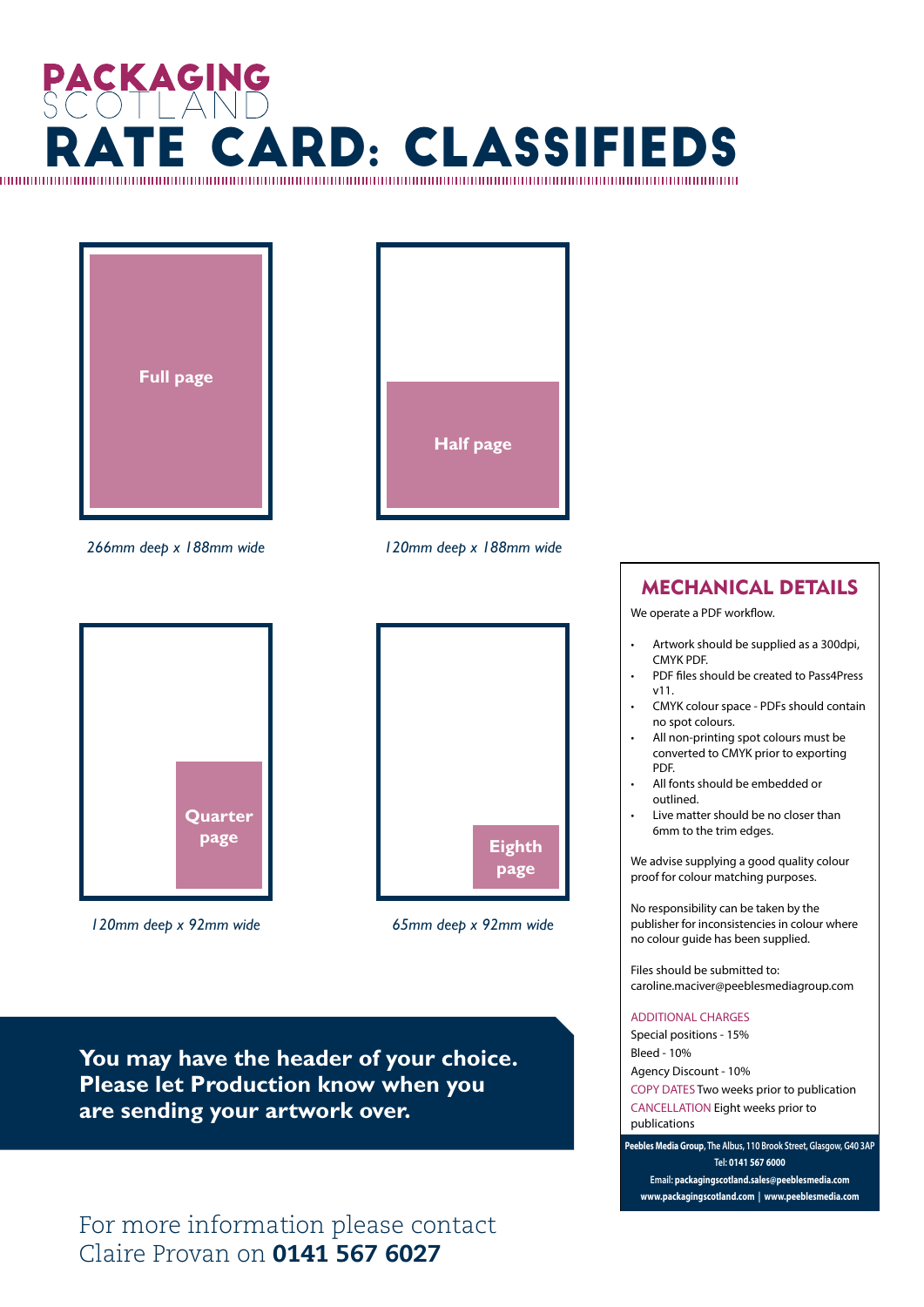